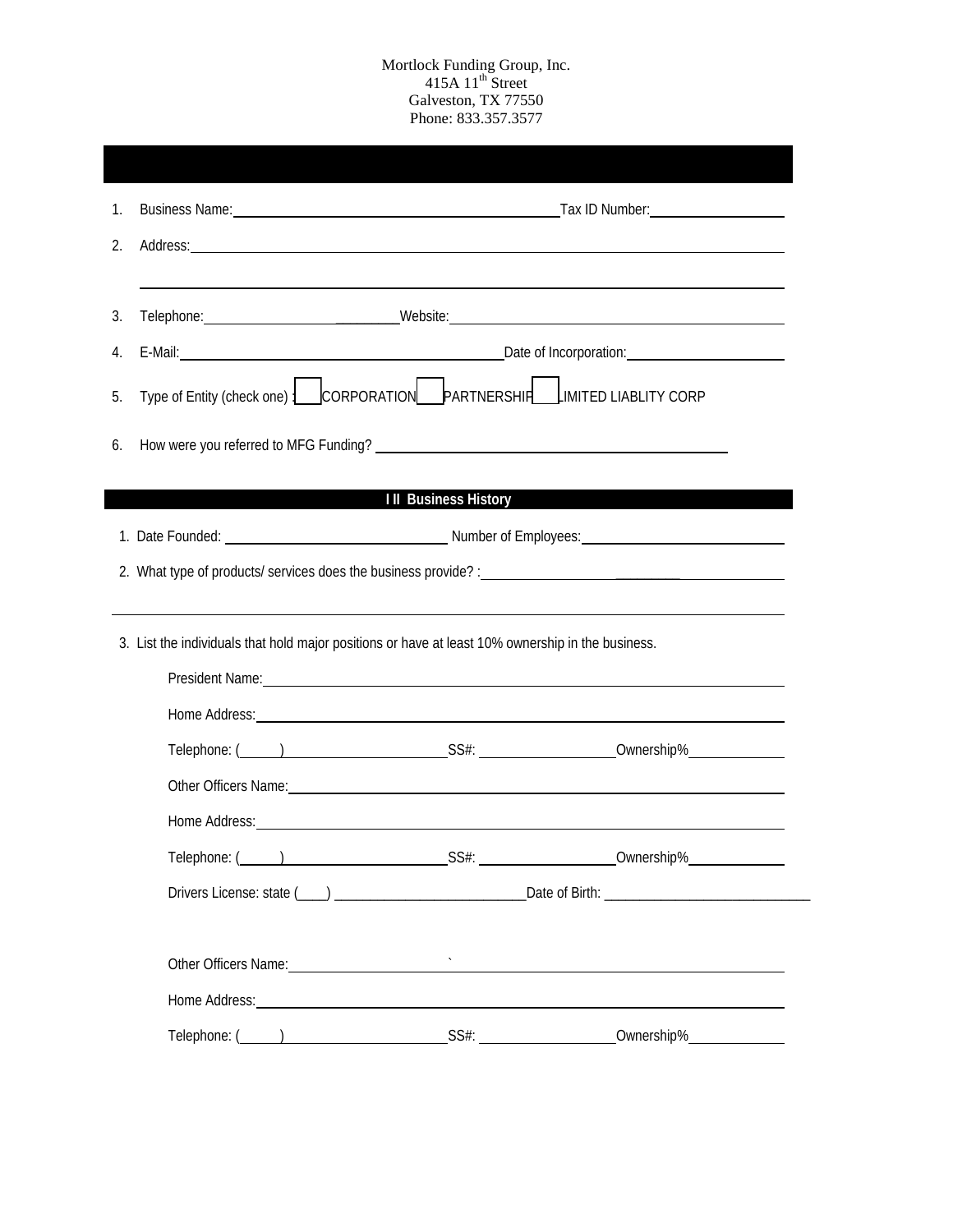### Mortlock Funding Group, Inc.  $415A 11<sup>th</sup>$  Street Galveston, TX 77550 Phone: 833.357.3577

# **III Bank and Credit Information**

| Telephone: |                                                                                                                                                                                                                                |                              |  |  |  |
|------------|--------------------------------------------------------------------------------------------------------------------------------------------------------------------------------------------------------------------------------|------------------------------|--|--|--|
|            | Officer's Name: Name: Name and Allen Contract of Contract Contract Contract Contract Contract Contract Contract Contract Contract Contract Contract Contract Contract Contract Contract Contract Contract Contract Contract Co |                              |  |  |  |
|            | List all outstanding loans:                                                                                                                                                                                                    |                              |  |  |  |
|            | Lender(s): Current Balance: Telephone: (but metallically contact the Current Balance: Telephone: (but metallic                                                                                                                 |                              |  |  |  |
|            |                                                                                                                                                                                                                                |                              |  |  |  |
|            | <u> 1980 - Johann Barbara, martin a</u>                                                                                                                                                                                        | $\overline{a}$               |  |  |  |
|            | List two major suppliers:                                                                                                                                                                                                      |                              |  |  |  |
|            | Supplier): Current Balance: Telephone: ()                                                                                                                                                                                      |                              |  |  |  |
|            | Supplier): Current Balance: Telephone: ()                                                                                                                                                                                      |                              |  |  |  |
|            | IV Receivable Information                                                                                                                                                                                                      |                              |  |  |  |
| 1.         | What is the purpose of the funds to be generated from factoring/ financing?                                                                                                                                                    |                              |  |  |  |
| 2.         |                                                                                                                                                                                                                                |                              |  |  |  |
| 3.         | Average monthly sales: \$                                                                                                                                                                                                      |                              |  |  |  |
| 4.         |                                                                                                                                                                                                                                |                              |  |  |  |
| 5.         | Have you ever factored receivables:                                                                                                                                                                                            | YES  <br>N <sub>O</sub>      |  |  |  |
| 6          | Are you currently factoring?                                                                                                                                                                                                   | <b>YES</b><br>N <sub>O</sub> |  |  |  |
| 7          | Do your receivables currently serve as collateral?                                                                                                                                                                             | <b>YES</b><br><b>NO</b>      |  |  |  |
|            | If yes, with whom?:                                                                                                                                                                                                            |                              |  |  |  |